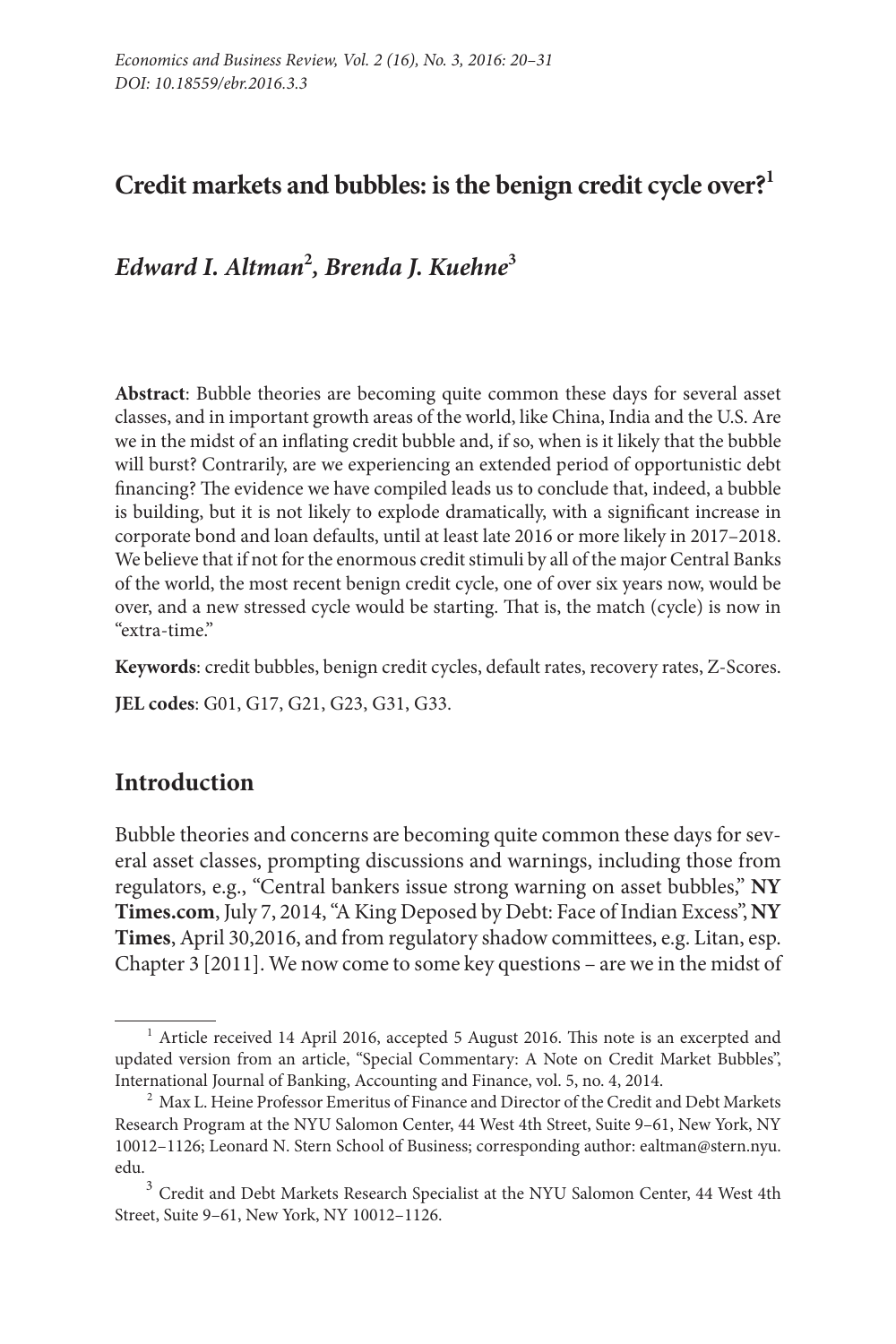an inflating credit bubble and, if so, when is it likely that the bubble will burst? Contrarily, are we experiencing an extended period of opportunistic debt financing – a theory made popular amongst corporate finance theorists going back to at least the 1960s and 1970s by such luminaries as Ezra Solomon [1963] and Stewart Myers [1984]. The evidence we have compiled leads us to conclude that, indeed, a bubble is building, but it is not likely to explode dramatically, with a significant increase in defaults, until at least late 2016 or more likely in 2017–2018. Fear, however, of a potential crisis in credit and equity markets may contribute to periods of negative price movements in these, and other, asset classes before the bubble actually bursts. This is consistent with our expectation of an above average high-yield bond default rate in the U.S. for the next twelve months [Altman nad Kuehne 2016b], for the first time since 2009.

The objective of this paper is to assess the current (early 2016) state of the leveraged-finance market, primarily in the U.S., as to whether the benign credit cycle is near its end, or even over, and what metrics can be evaluated as to the likelihood that a new phase of stress will start soon. We first (in Section 1) examine what are the major ingredients of a credit cycle. Then, we observe the amount of new issuance and its credit quality in recent years, particularly the CCC segment; in Section 3, we consider LBO financing and its credit quality, and in Section 4, the comparative corporate risk levels between 2007 and 2014, in order to predict the next cycle. Our conclusion is in the final section.

#### **1. What is a benign credit cycle?**

In our opinion, benign credit cycles are periods when at least four aspects of the market are providing incentives to major growth in the supply and demand for credit. These are (1) low and below average default rates, (2) high and above average recovery rates on whatever defaults do occur, (3) low and below average yields and spreads that investors are requiring from issuers, and (4) highly liquid markets, whereby even the most risky credits are able to issue debt at reasonably low interest rates, in considerable amounts. With the exception of the 2015 default rate in the high-yield bond market, all of the other criteria are now pointing strongly to the end of the benign credit cycle, and our forecast is that the high-yield bond default rate will rise to significantly above the historic average (3.4%, see Table 1) in 2016. If we are correct, then indeed, the benign cycle is essentially over, although some may wish to wait for confirmation from near-term default rates in both high-yield bonds and leveraged loans.

We can observe that the benign credit cycles of the recent past, of well below average default rates (Figure 1), high recovery rates, low interest rate spreads, and high liquidity, have lasted between four years (2004–2007) and seven years (1992–1998). The current cycle of 2010–2016 (first-quarter) has now lasted more than six years. Going back to the beginning of the modern high-yield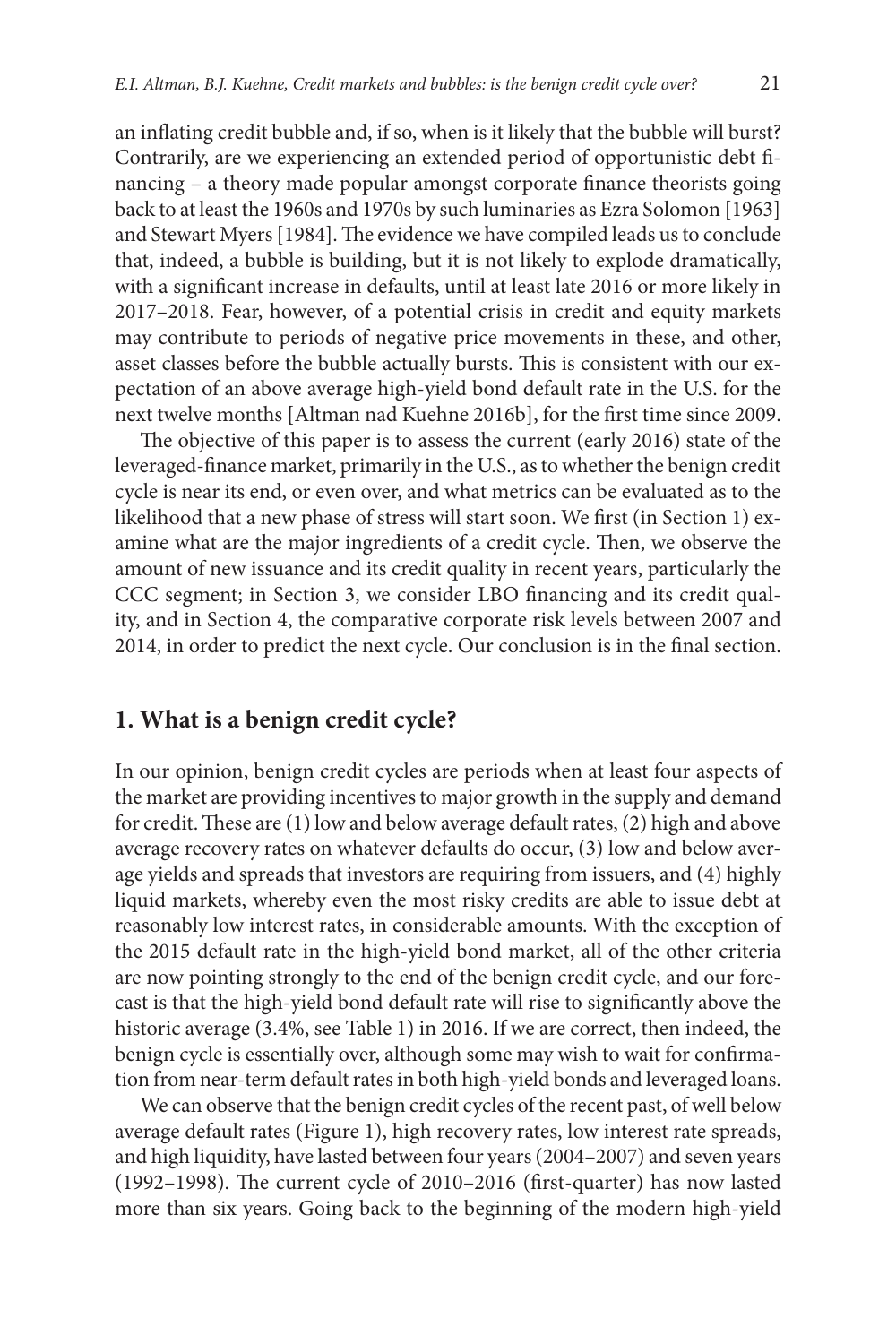bond market in the late 1970's, the average benign cycle has averaged about six years, and the last three cycles a bit less at 5.5 years. We also note that once a benign cycle ends, the subsequent spike in default rates and fall in recovery rates on corporate bond defaults have been dramatic, with default rates reaching at least 10% for one or two years, and recovery rates dropping below 40%, and sometimes below 30%, e.g. in 1990/1991, 2001/2002 and 2009. The recovery rate in 2015 already dropped to about 34%, and through the first quarter of 2016, this rate (based on prices just after default) was just 14%!

In terms of our estimate for how long the next stressed default cycle will last, we observe that above average default rates have lasted three years in the 1989–1991 period, four years, or so, in the 2000–2003 period and just two years in the 2008–2009 cycle, averaging about three years. Note that some of these above average default cycles include one or two years with default rates in the 4–5% range, just barely above average.

It should be noted that the three recent spikes in default rates to levels of 10% or more were accompanied by economic recessions, as shown in Figure 2. Forecasting the timing of economic recessions is challenging, at best, and to estimate the confluence of a stressed credit cycle with recession is a "perfect storm" that has occurred a number of times in the recent past and is likely to occur again – the timing is the difficult issue. Related to all of these scenarios is the speculation of what could be the catalyst. However, it is clear that



**Figure 1. Historical default rates and recession periods<sup>a</sup> in the U.S.: high-yield bond market, 1972–1Q 2016 (in percent)**

a Periods of recession: 11/73 – 3/75, 1/80 – 7/80, 7/81 – 11/82, 7/90 – 3/91, 3/01 – 11/01, 12/07 – 6/09

Source: Data from Table 1 and the National Bureau of Economic Research 2010, www.nber. org/cycles.html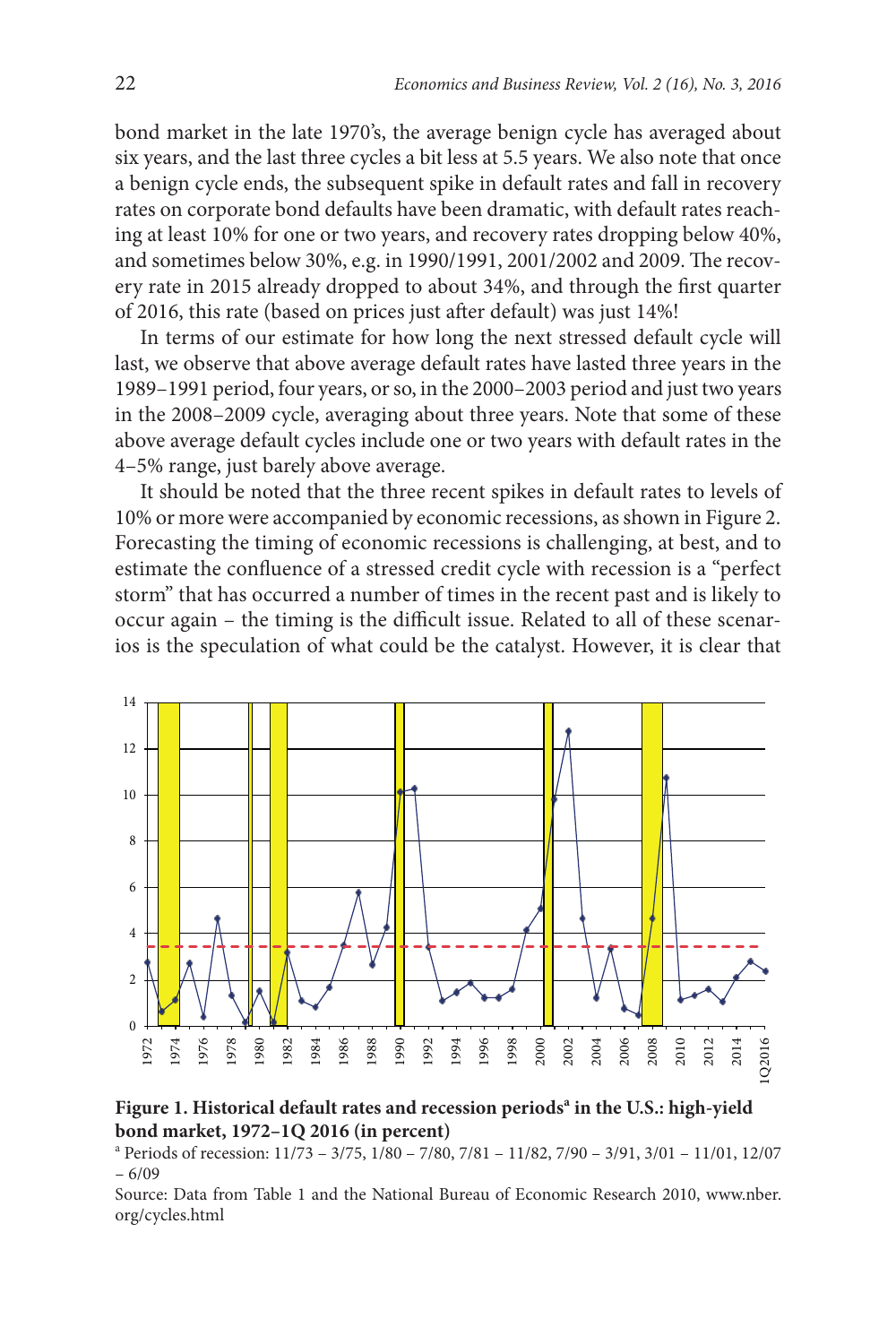|             | Par Value                     |               |                   |  |  |
|-------------|-------------------------------|---------------|-------------------|--|--|
| Year        | Outstanding <sup>a</sup> (\$) | Defaults (\$) | Default Rates (%) |  |  |
| 2016 (4/30) | 1,600,227                     | 27,457        | 1.716             |  |  |
| 2015        | 1,595,839                     | 45,122        | 2.827             |  |  |
| 2014        | 1,496,814                     | 31,589        | 2.110             |  |  |
| 2013        | 1,392,212                     | 14,539        | 1.044             |  |  |
| 2012        | 1,212,362                     | 19,647        | 1.621             |  |  |
| 2011        | 1,354,649                     | 17,963        | 1.326             |  |  |
| 2010        | 1,221,569                     | 13,809        | 1.130             |  |  |
| 2009        | 1,152,952                     | 123,878       | 10.744            |  |  |
| 2008        | 1,091,000                     | 50,763        | 4.653             |  |  |
| 2007        | 1,075,400                     | 5,473         | 0.509             |  |  |
| 2006        | 993,600                       | 7,559         | 0.761             |  |  |
| 2005        | 1,073,000                     | 36,209        | 3.375             |  |  |
| 2004        | 933,100                       | 11,657        | 1.249             |  |  |
| 2003        | 825,000                       | 38,451        | 4.661             |  |  |
| 2002        | 757,000                       | 96,858        | 12.795            |  |  |
| 2001        | 649,000                       | 63,609        | 9.801             |  |  |
| 2000        | 597,200                       | 30,295        | 5.073             |  |  |
| 1999        | 567,400                       | 23,532        | 4.147             |  |  |
| 1998        | 465,500                       | 7,464         | 1.603             |  |  |
| 1997        | 335,400                       | 4,200         | 1.252             |  |  |
| 1996        | 271,000                       | 3,336         | 1.231             |  |  |
| 1995        | 240,000                       | 4,551         | 1.896             |  |  |
| 1994        | 235,000                       | 3,418         | 1.454             |  |  |
| 1993        | 206,907                       | 2,287         | 1.105             |  |  |
| 1992        | 163,000                       | 5,545         | 3.402             |  |  |
| 1991        | 183,600                       | 18,862        | 10.273            |  |  |
| 1990        | 181,000                       | 18,354        | 10.140            |  |  |
| 1989        | 189,258                       | 8,110         | 4.285             |  |  |
| 1988        | 148,187                       | 3,944         | 2.662             |  |  |
| 1987        | 129,557                       | 7,486         | 5.778             |  |  |
| 1986        | 90,243                        | 3,156         | 3.497             |  |  |
| 1985        | 58,088                        | 992           | 1.708             |  |  |
| 1984        | 40,939                        | 344           | 0.840             |  |  |

**Table 1. Historical default rates — straight bonds only, not including defaulted issues in par value outstanding, 1971–2016 (4/30) (dollars in millions)**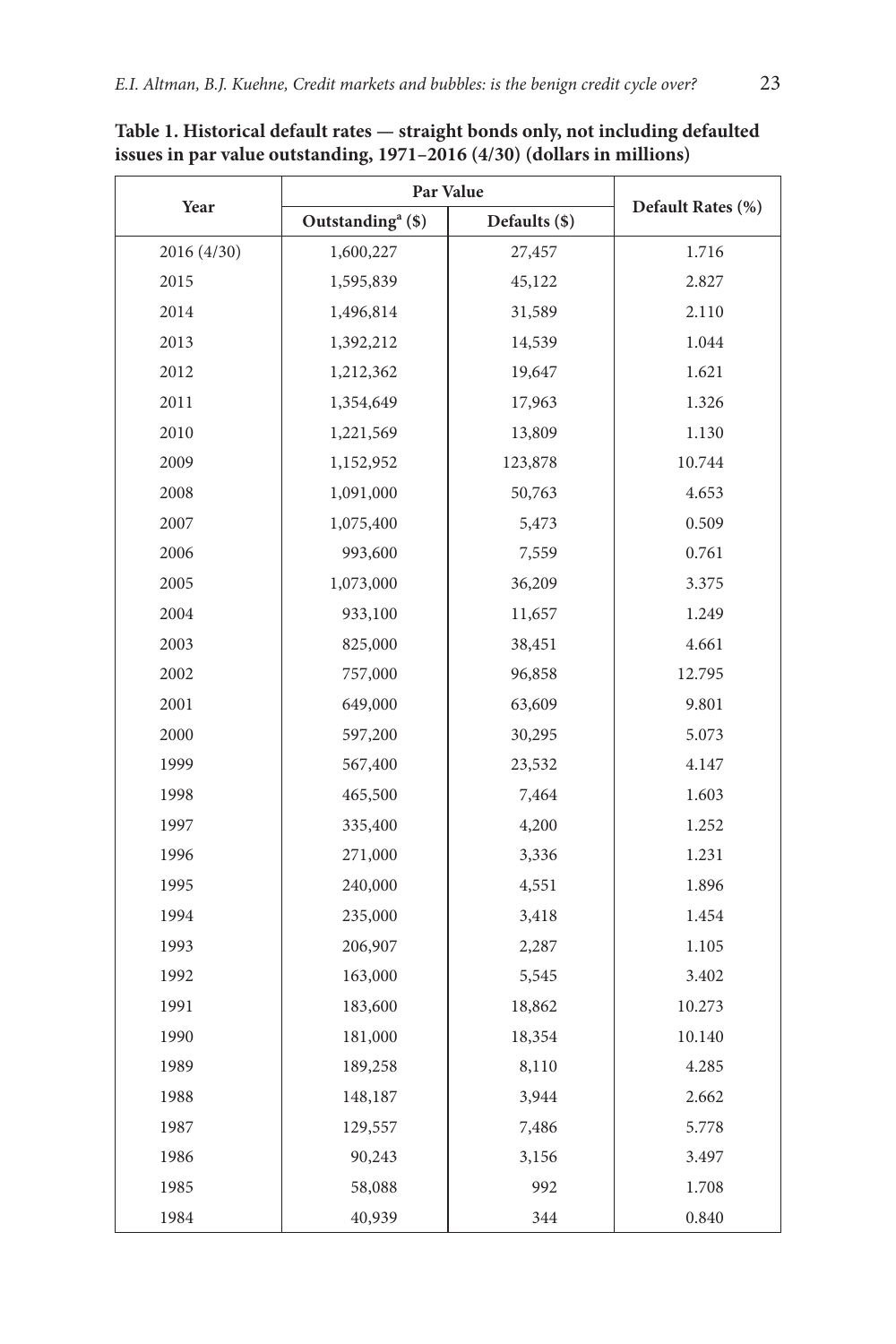|                                            | Par Value                     |               |                   |
|--------------------------------------------|-------------------------------|---------------|-------------------|
| Year                                       | Outstanding <sup>a</sup> (\$) | Defaults (\$) | Default Rates (%) |
| 1983                                       | 27,492                        | 301           | 1.095             |
| 1982                                       | 18,109                        | 577           | 3.186             |
| 1981                                       | 17,115                        | 27            | 0.158             |
| 1980                                       | 14,935                        | 224           | 1.500             |
| 1979                                       | 10,356                        | 20            | 0.193             |
| 1978                                       | 8,946                         | 119           | 1.330             |
| 1977                                       | 8,157                         | 381           | 4.671             |
| 1976                                       | 7,735                         | 30            | 0.388             |
| 1975                                       | 7,471                         | 204           | 2.731             |
| 1974                                       | 10,894                        | 123           | 1.129             |
| 1973                                       | 7,824                         | 49            | 0.626             |
| 1972                                       | 6,928                         | 193           | 2.786             |
| 1971                                       | 6,602                         | 82            | 1.242             |
| Arithmetic Average Default Rate            |                               | 1971 to 2015  | 3.111             |
|                                            |                               | 1978 to 2015  | 3.327             |
|                                            |                               | 1985 to 2015  | 3.810             |
| Weighted Average Default Rate <sup>b</sup> |                               | 1971 to 2015  | 3.441             |
|                                            |                               | 1978 to 2015  | 3.445             |
|                                            |                               | 1985 to 2015  | 3.460             |
| Median Annual Default Rate                 |                               | 1971 to 2015  | 1.708             |

cont. Table 1

a As of midyear.

<sup>b</sup> Weighted by par value of amount outstanding for each year.

Source: NYU Salomon Center.

if, and when, we do have another economic downturn, default rates will increase to significantly high levels and defaults to very high dollar amounts, ending a drought for distressed investors. While the catalyst to a credit market crisis is very difficult to identify, it could be as simple as a major market correction in the stock market or a significant decrease in economic growth in a systemically important country (e.g. U.S. or China) or region (e.g. Asia). Indeed, the very recent spike in yield-spreads and negative and volatile returns in January, 2016, seems to have been associated with concerns about China and continued low oil prices, not to mention the now clear high correlation with the stock market.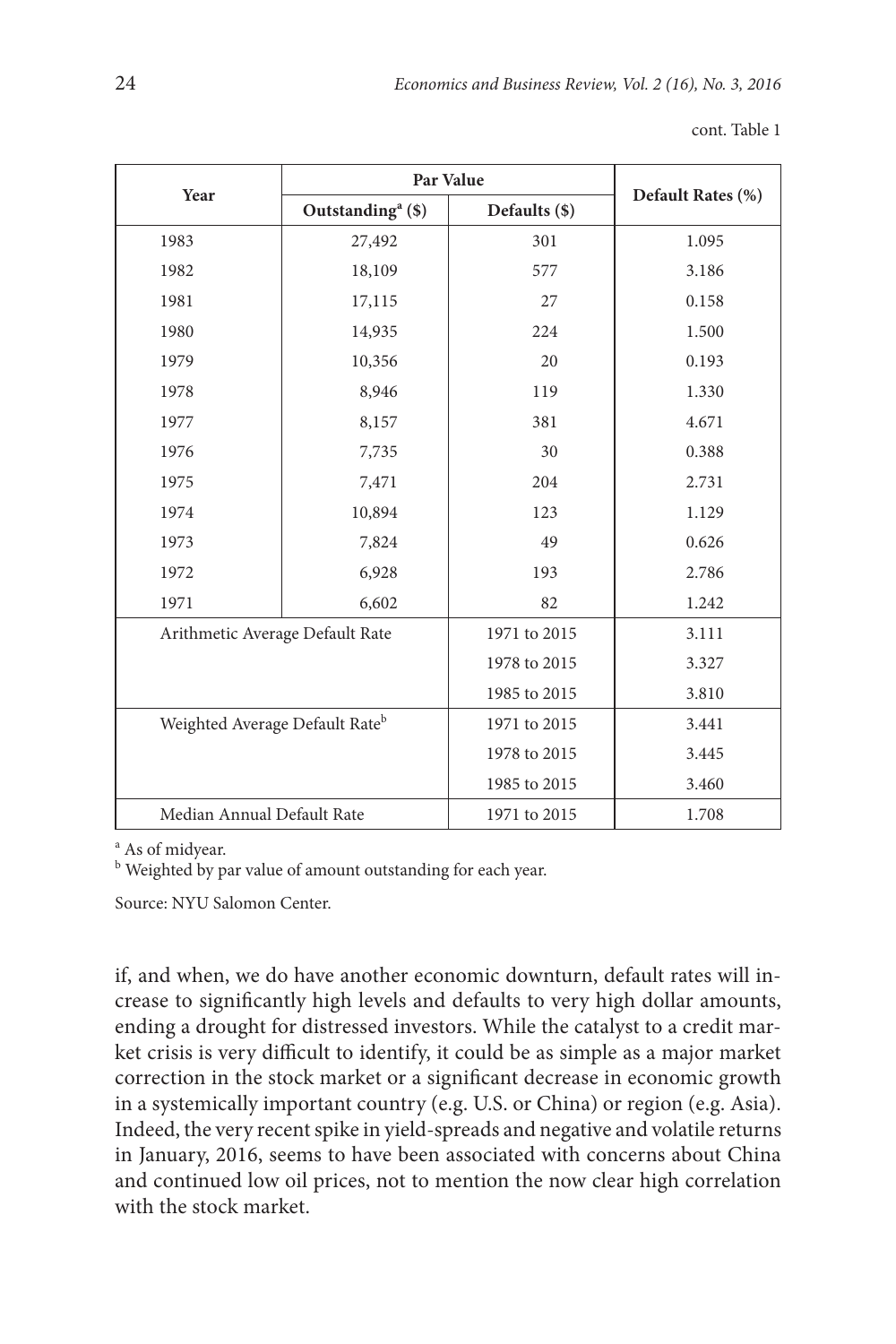#### **2. New issuance and credit quality**

The corporate high-yield (HY) and investment grade (IG) sectors have been refinancing and increasing their debt financing continuously since the current benign cycle started in 2010. Indeed, new HY issuance topped \$200 billion for the first time in 2010, reached a peak of \$280 billion in 2012, almost matched that in 2013, and ran at a slightly lower amount, but still at a substantial pace, for 2014, at \$239 billion. The third quarter of 2015 witnessed a slow-down in new issuance, with only \$31.7 billion issued during the quarter, the lowest quarterly issuance since the fourth-quarter 2011. New issuance in 2015 ended the year at a respectable \$215.8 billion, but the second-half of the year experienced a noticeable slowdown (see Figure 2). The growth of new HY issuance in Europe has been even more impressive of late, reaching €92 billion in 2013 and €119 billion in 2014. Similar to the U.S., 2015 new issuance slowed to about €68. In a nutshell, market acceptance of newly issued high-yield bonds has been remarkable, with record amounts issued at relatively low-interest rates. This reinforces the observation that a seemingly insatiable appetite exists for higher yields in this low-interest rate environment. New issuance of leveraged loans has also grown dramatically of late, from just \$77 billion in 2009 to a record \$607 billion in 2013. The amount of new issuance was \$528 billion in 2014 and \$421 in 2015.



**Figure 2. U.S. and European high-yield bond markets: new issuance, 2005–1Q 2016 (in dollars)**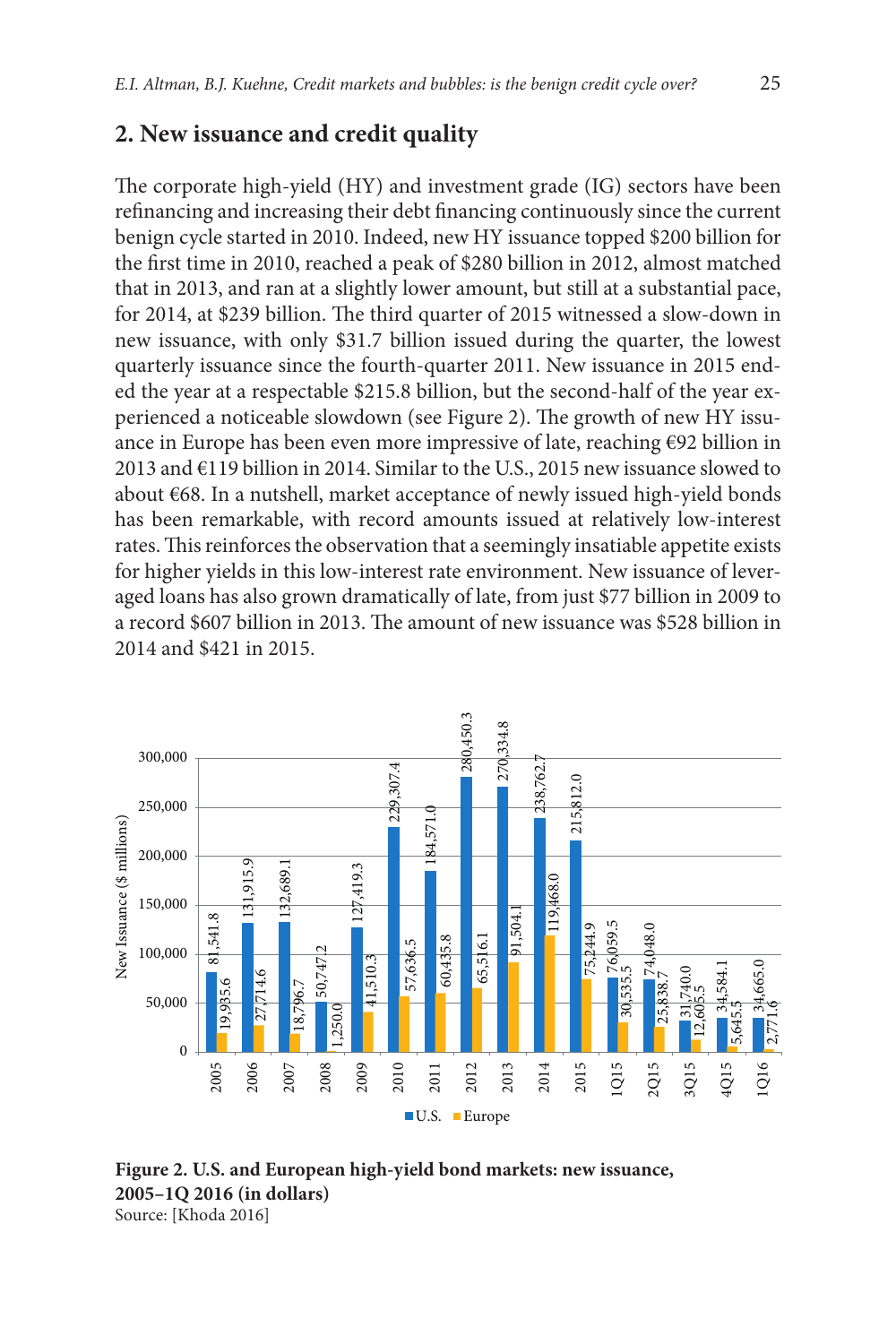

**Figure 3. U.S. and European high-yield bond markets: CCC issuance, 2005–1Q 2016 (in percent)** Source: [Khoda 2016]

In terms of the bond ratings ascribed to new issues, recent trends also indicate a deterioration in credit quality, notably the proportion of newly issued bonds rated "CCC" compared to total HY new issuance, from 2005 through first-quarter 2016 (Figure 3).

The 2014 second quarter's CCC proportion jumped to 25.9%, second only to the 2007 record 37.4%, when a company of just about any credit quality could find new bond financing. Issuance of CCC rated bonds fell in both the fourth quarter of 2014 and first quarter of 2015, regained acceptance in 2Q, fell again in 3Q 2015 and almost disappeared in 4Q 2015. We believe the drop at the end of last year was due to the flight to quality in the markets during that period, and that companies were simply not able to bring such low-rated debt to market. We still believe that the amount of low-rated debt issued within the past three years is an ominous indication of significant defaults down the road, and not in the too distant future. Our mortality rate statistics (Table 2), based on our actuarial default model developed in 1989 [Altman 1989], show that the average threeyear cumulative mortality (default rate) for "CCC" new issuance is about 34% and, by the fifth year, it reaches 47.4%! We need to keep our eye on the results of this low-rated cohort over the next few years, as well as to consider the amount of new financing of the even more plentiful, and also risky, "B" rating category.

Note that the incidence of CCC level ratings in Europe is considerably less than in the U.S. in recent years, indicating a more conservative risk profile (Figure 4). Perhaps that is one factor, along with lower government bond interest rates, that has resulted in a European high-yield bond rate considerably lower than rates in the U.S., for the first time ever, starting in 2015.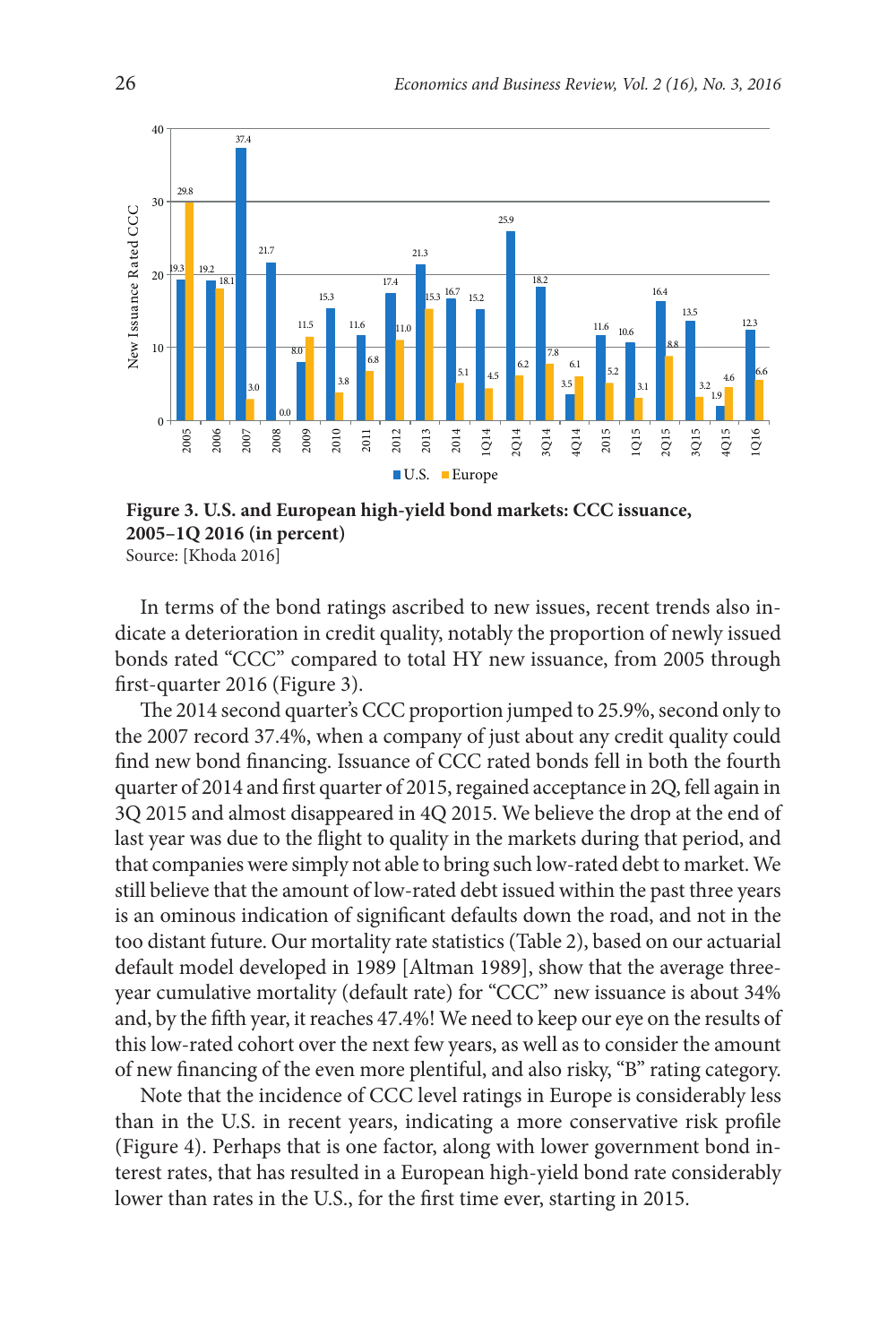|            |                |      |                        |       |       | Years after issuance |           |       |          |           |                 |
|------------|----------------|------|------------------------|-------|-------|----------------------|-----------|-------|----------|-----------|-----------------|
|            |                |      | $\mathbf{\mathcal{L}}$ | 3     | 4     | 5                    | $\bullet$ | L     | $\infty$ | $\bullet$ | $\overline{10}$ |
|            | AAA   Marginal | 0.00 | 0.00                   | 0.00  | 0.00  | 0.01                 | 0.02      | 0.01  | 0.00     | 0.00      | 0.00            |
|            | Cumulative     | 0.00 | 0.00                   | 0.00  | 0.00  | 0.01                 | 0.03      | 0.04  | 0.04     | 0.04      | 0.04            |
| AA         | Marginal       | 0.00 | 0.00                   | 0.21  | 0.07  | 0.02                 | 0.01      | 0.01  | 0.01     | 0.02      | 0.01            |
|            | Cumulative     | 0.00 | 0.00                   | 0.21  | 0.28  | 0.30                 | 0.31      | 0.32  | 0.33     | 0.35      | 0.36            |
| ⋖          | Marginal       | 0.01 | 0.03                   | 0.12  | 0.13  | 0.10                 | 0.06      | 0.02  | 0.25     | 0.08      | 0.05            |
|            | Cumulative     | 0.01 | 0.04                   | 0.16  | 0.29  | 0.39                 | 0.45      | 0.47  | 0.72     | 0.80      | 0.85            |
| <b>BBB</b> | Marginal       | 0.33 | 2.36                   | 1.26  | 1.00  | 0.50                 | 0.22      | 0.26  | 0.15     | 0.15      | 0.34            |
|            | Cumulative     | 0.33 | 2.68                   | 3.91  | 4.87  | 5.34                 | 5.55      | 5.80  | 5.94     | 6.08      | 6.40            |
| BB         | Marginal       | 0.94 | 2.02                   | 3.88  | 1.97  | 2.34                 | 1.51      | 1.45  | 1.12     | 1.43      | 3.13            |
|            | Cumulative     | 0.94 | 2.94                   | 6.71  | 8.54  | 10.68                | 12.03     | 13.31 | 14.28    | 15.51     | 18.15           |
| B          | Marginal       | 2.85 | 7.72                   | 7.85  | 7.80  | 5.70                 | 4.48      | 3.58  | 2.08     | 1.76      | 0.77            |
|            | Cumulative     | 2.85 | 10.35                  | 17.39 | 23.83 | 28.17                | 31.39     | 33.85 | 35.22    | 36.36     | 36.85           |
|            | CCC   Marginal | 8.13 | 12.43                  | 17.89 | 16.32 | 4.85                 | 11.65     | 5.44  | 4.84     | 0.66      | 4.28            |
|            | Cumulative     | 8.13 | 19.55                  | 33.94 | 44.72 | 47.40                | 53.53     | 56.06 | 58.19    | 58.46     | 60.24           |

Table 2. Mortality rates by original rating - all rated corporate bonds<sup>a</sup> (1971-2015, in percent) Table 2. Mortality rates by original rating — all rated corporate bonds<sup>a</sup> (1971–2015, in percent)

 $^{\rm a}$  Rated by S&P at issuance based on 2,903 defaulting issues. a Rated by S&P at issuance based on 2,903 defaulting issues.

Source: [Altman and Kuehne 2016a]. Original mortality rate concept developed in: [Altman 1989].

Source: [Altman and Kuehne 2016a]. Original mortality rate concept developed in: [Altman 1989].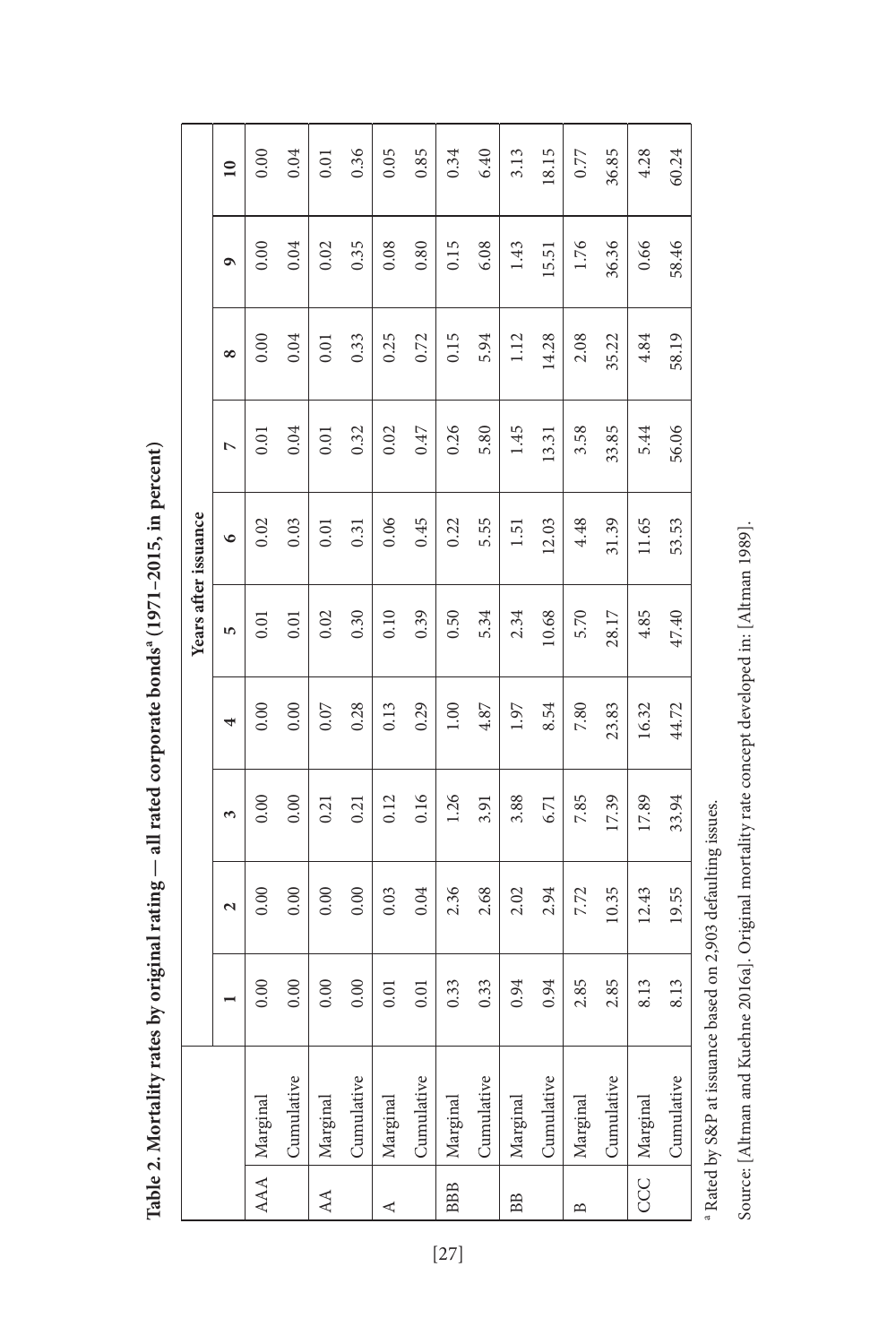## **3. LBO financing trends**

With respect to highly leveraged LBO financing, we can observe that the purchase-price multiple increased to an extremely high 10.9 times in 2015, and even higher in the first-quarter 2016, the highest price to cash flow in recent memory (see Figure 4)! Again, this is reminiscent of, in fact exceeding, the frothy 2007 multiple. Also, the average Debt/EBIDA of LBO deals has risen to dangerous levels in the United States, the highest since 2007. Skeptics might argue that these high-risk levels of almost six times are acceptable in this low interest rate environment. However, this can change quickly, especially if the economy falters and the Federal Reserve takes its foot off the accelerator.



**Figure 4. Purchase price multiples excluding fees for LBO transactions, 1998–1Q 2016** Source: [S&P 2016]

## **4. Comparative corporate risk levels**

Comparing the holistic risk profile of high-yield issues in 2007 with those in 2014, we can conclude that probabilities of default are about the same and not significantly different from each other. We utilize the original Z-Score model [Altman 1968], and that of the next generation model for non-manufacturing as well as manufacturing industrials (Z"-Score) [Altman and Hotchkiss 2006], to form the basis for this comparison (Table 3). The results show slightly higher Z-Scores and about the same median Z and Z"-Scores between the classes of 2007 and 2014. Is that good news, or not? We think that the increased corporate leverage has neutralized any increase in corporate liquidity and profitabil-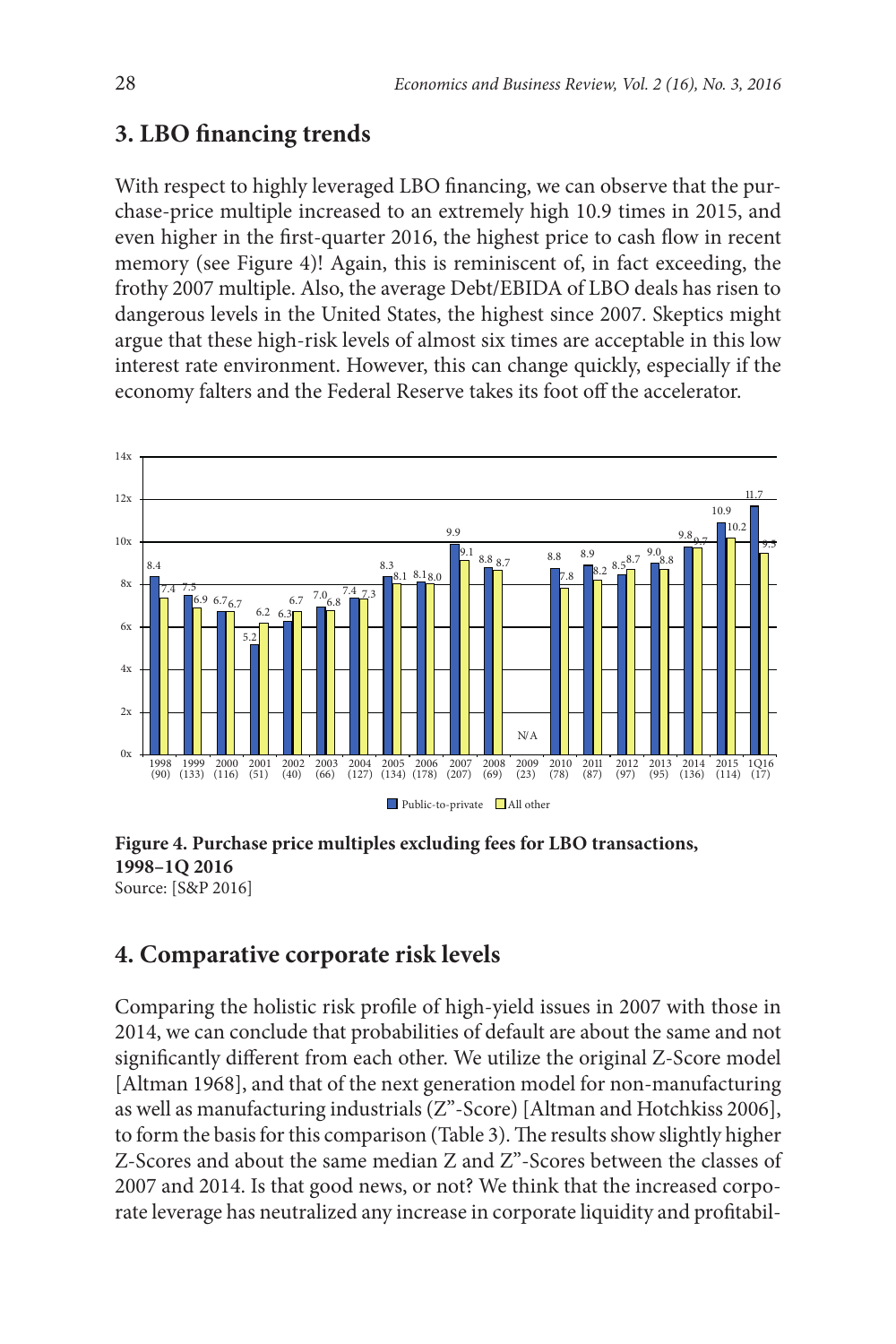|          |                                             |  | Z-Score                                                               |         | $Z$ "-Score                               |                                                  |  |                                          |
|----------|---------------------------------------------|--|-----------------------------------------------------------------------|---------|-------------------------------------------|--------------------------------------------------|--|------------------------------------------|
|          | 2007                                        |  |                                                                       | 277     |                                           | 383                                              |  |                                          |
|          | 2012                                        |  |                                                                       | 404     |                                           | 488                                              |  |                                          |
|          | 2014                                        |  |                                                                       | 558     |                                           | 760                                              |  |                                          |
| Year     | Average<br>$Z-Score/(BRE)^a$                |  | Median<br>$Z-Score/(BRE)^a$                                           |         | Average<br>$Z$ "-Score/(BRE) <sup>a</sup> |                                                  |  | Median<br>$Z$ "-Score/(BRE) <sup>a</sup> |
| 2007     | $1.89(B+)$                                  |  | 1.81(B)                                                               |         |                                           | $4.58(B+)$                                       |  | $4.61(B+)$                               |
| 2012     | 1.66(B)                                     |  | 1.59(B)                                                               |         |                                           | $4.60(B+)$                                       |  | $4.60(B+)$                               |
| 2014     | $2.03(B+)$                                  |  | 1.80(B)                                                               |         |                                           | $4.67(B+)$                                       |  | $4.56(B+)$                               |
|          |                                             |  |                                                                       |         |                                           | Difference in Means Test (2007 versus 2012/2014) |  |                                          |
| Model    | Average<br><b>Difference</b><br>(2012/2014) |  | <b>Standard</b><br><b>Deviation</b><br>(2007/2012/<br>2014)<br>(2014) |         | t-test<br>Significance<br>(2012)<br>Level |                                                  |  | Significant at<br>.05?<br>(2012/2014)    |
| Z-Score  | $-0.23/+0.14$                               |  | 1.29/1.15/1.78                                                        | $-2.38$ |                                           | 0.88%/9.70%                                      |  | Yes/No                                   |
| Z"-Score | $+0.02/+0.09$                               |  | 2.50/2.07/2.65                                                        |         | $+0.13$                                   | 44.68%/28.78%                                    |  | No/No                                    |

**Table 3. Comparing financial strength of high-yield bond issuers in 2007 and 2012/2014**

**Number of Firms**

a Bond Rating Equivalent.

Source: [Altman and Kuehne 2013], data from [Altman and Hotchkiss 2006].

ity and, with these factors deteriorating in 2015–2016, we expect increased defaults and distress in the leveraged finance markets. Remember also, that 2007 was the period just before the credit bubble did burst the last time.

## **5. Concluding comments**

Whether the current tolerant, highly liquid market sentiment persists in the future, and the Federal Reserve continues its strong growth posture, are topics continuing to warrant prominent analysis, especially as it concerns a building bubble in credit markets. As we have shown, we find convincing evidence that the leveraged finance markets have become increasingly risky, that the current benign cycle is essentially over, and the bubble is now quite inflated. Indeed, if it were not for the concurrent increase in liquidity poured into credit markets in February 2016 by the four most important Central Banks of the world, and the fortuitous increase in oil prices, we believe that there would be little hesita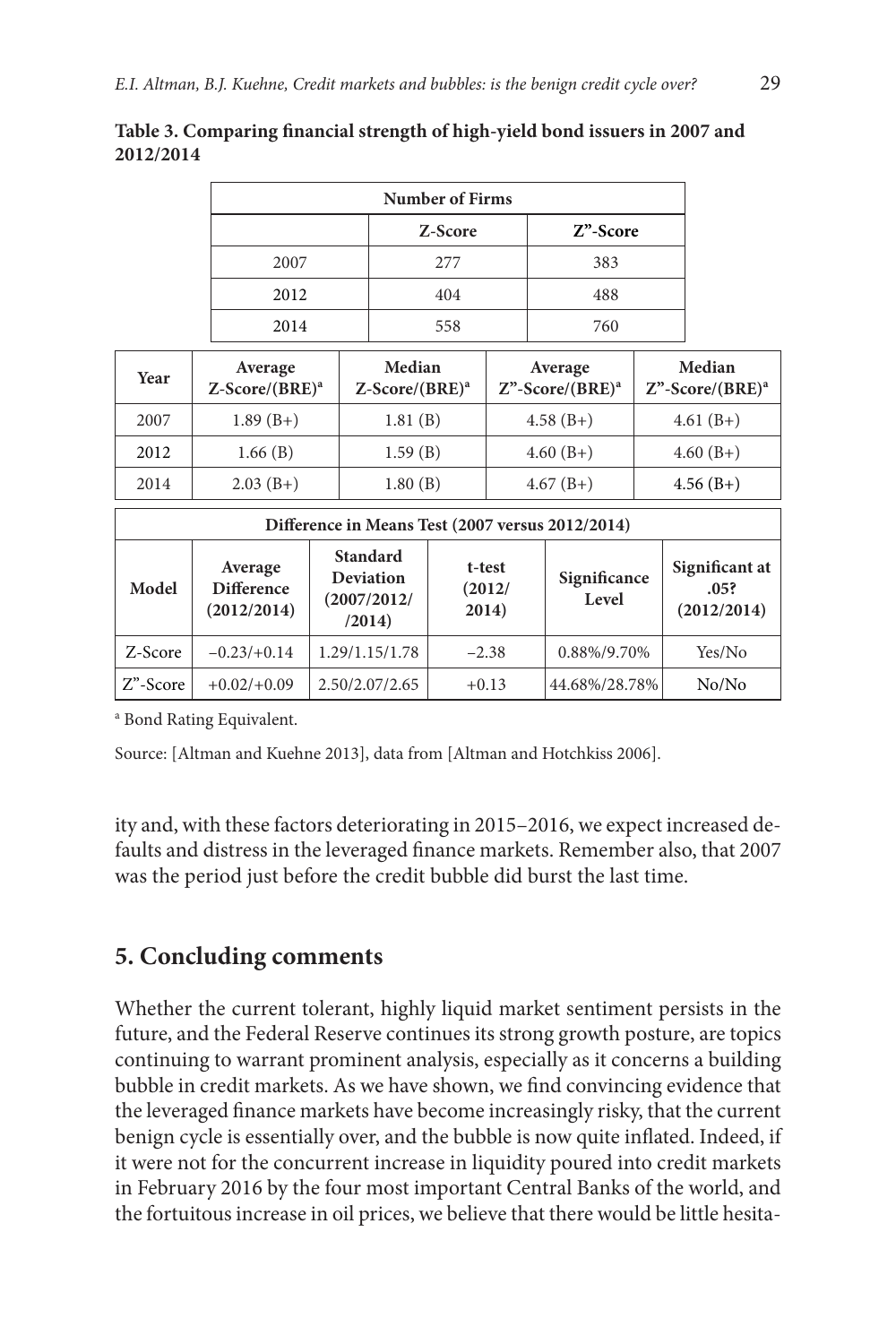tion on the part of most analysts to declare that the benign credit cycle is over. We appear to be in "extra-time," or extra innings, of the current benign cycle.

While we have not examined specifically the enormous build-up in debt elsewhere in the world, we cannot ignore entirely the troubling increase (excesses?) in key countries, like Brazil, India, and especially China. Combined with the current penchant of the world's major Central Banks to stimulate their economies using credit-market stimuli, we are increasingly concerned with the possibility of a global credit bubble and the implications of a burst in that bubble by some catalyst that we can provide, e.g. oil prices, or ones we cannot.

#### **References**

- Altman, E., 1968, *Financial Ratios, Discriminant Analysis and the Prediction of Corporate Bankruptcy*, Journal of Finance, September: 599–609.
- Altman, E., 1989, *Measuring Corporate Bond Mortality & Performance*, Journal of Finance, September: 909–922.
- Altman, E., Hotchkiss, E., 2006, *Corporate Financial Distress and Bankruptcy*, John Wiley & Sons.
- Altman, E. Kuehne, B., 2013, *Are High-Yield Firm Balance Sheets Stronger Today*, NYU Salomon Center, 16 May.
- Altman, E., Kuehne, B., 2014, *Special Commentary: A Note on Credit Market Bubbles*, International Journal of Banking, Accounting and Finance, vol. 5, no. 4.
- Altman, E., Kuehne, B., 2016a, *Defaults and Returns in the High-Yield Bond and Distressed Debt Market: The Year 2015 in Review and Outlook*, NYU Salomon Center Special Report, 2 February.
- Altman, E., Kuehne, B., 2016b, *Defaults and Returns in the High-Yield Bond and Distressed Debt Market: First Quarter 2016 Review*, NYU Salomon Center Special Report, 2 May.
- Barro, R.J., 1990, *Government Spending in a Simple Model of Endogenous Growth*, Journal of Political Economy, October, vol. 98: 103–125.
- Grossman, G.M., Helpman, E., 1990, *Hysteresis in the Trade Pattern*, NBER Working Papers 3526, National Bureau of Economic Research, Inc.
- Grossman, G.M., Helpman, E., 1991, *Endogenous Product cycles*, Economic Journal, vol. 101: 1214–1229.
- Khoda, N., 2016, *High Yield Strategy: High Yield Credit Chartbook*, Bank of America Merrill Lynch Global Research, 1 April.
- Litan, R. (ed.), 2011*, The World in Crisis: Insights from Six Shadow Financial Regulatory Committees from Around the World*,Wharton Financial Institution Center, University of Pennsylvania, Philadelphia.
- Lucas, R.E., 1988, *On the Mechanics of Economics Development*, Journal of Monetary Economics, vol. 22: 3–42.
- Meyers, S., 1984, *The Capital Structure Puzzle*, Journal of Finance, 39, July: 581–592.
- Rebelo, S., 1991, *Long-Run Policy Analysis and Long-Run Growth*, Journal of Political Economy, vol. 99: 500–521.